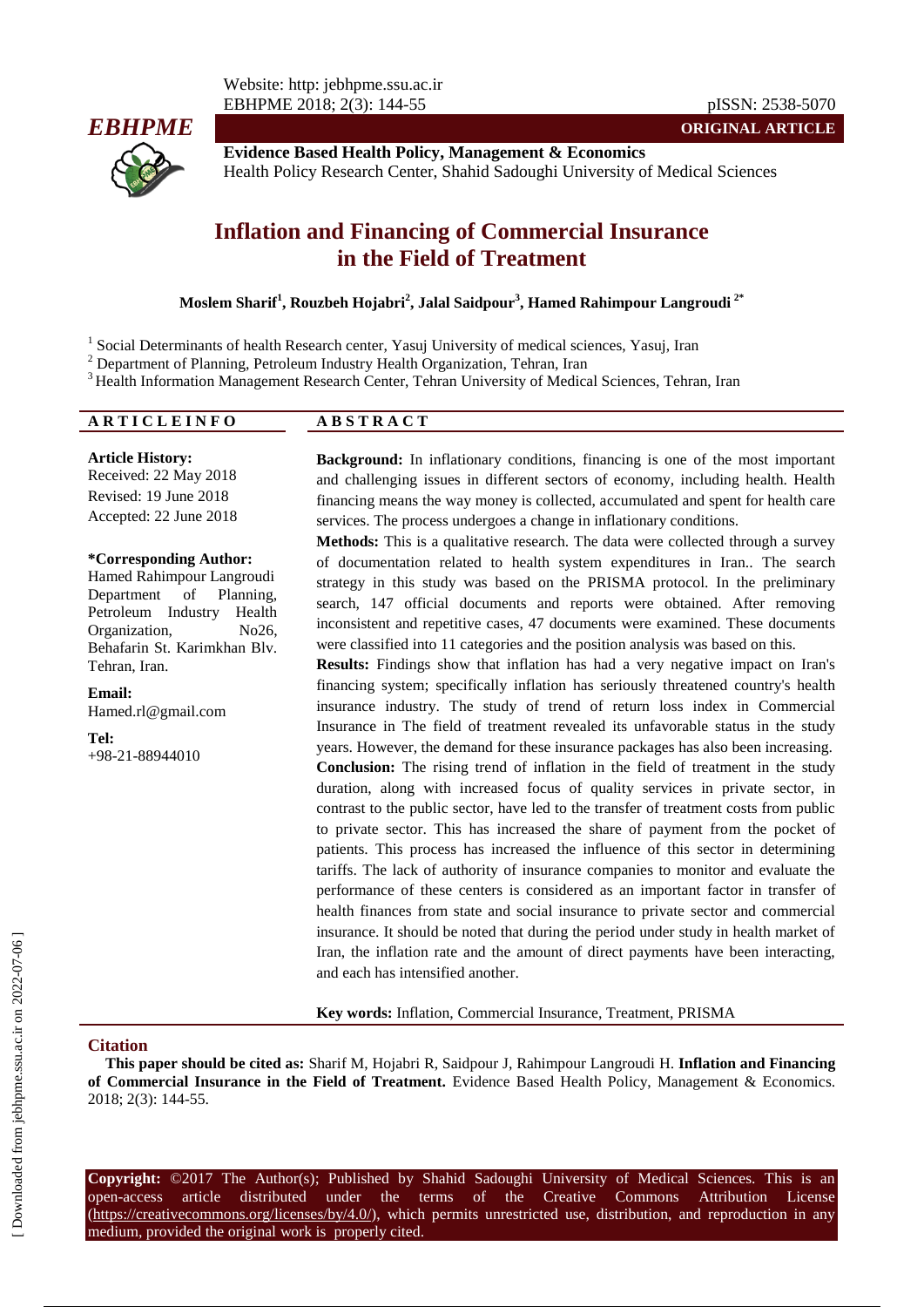

#### **Introduction**

Inflation is a key variable in macroeconomics. Inflation is a key variable in macroeconomics.<br>The inflation rate, its effects and consequences, and its control mechanisms, are always considered as one of the fundamental concerns of governments everywhere in the world. In general, the situation in which general level of prices is persistently and inappropriately increasing is in inflation conditions (1). Thus, although the term inflation is synonymous with the general increase in prices, but any increase in price is not inflation, and there must be two elements of time and the rate of growth of prices. Sometimes a slight increase in the general level of prices is called "creeping inflation," and a large increase, and a leap forward, is called "swift inflation" (2).

Different views have been expressed on the causes and origins of inflation, which in general can be classified into four categories:

A. Cost push inflation: In terms of cost push, factors that reduce supply to demand create inflationary conditions, most notably increase in production costs by raising wages, raising interest rates, or other factors which will put the producer at a standstill (2).

B. Demand push inflation: Proponents of demand push inflationary theory believe that increasing the purchasing power of individuals or groups will result in inflation as a result of increasing their nominal income without changing production and supply levels. (3)

C. Structural View: Structuralists are looking for the fundamental roots of inflation in uneven economic structures. According to opinion of this group, the luck of supply elasticity in various sectors of the economy is a major contributor to inflation. They believe in structural reforms in the production and distribution systems (4) to escape inflation.

D. Monetary theory: The proponents of this theory view inflation as a result of high growth and a permanent supply of money. So that inflation continues to grow at high and continuous levels, and with the low growth of money supply, inflation is reduced. From this perspective, the only way to control inflation is to supply money at a rate equal to or slightly above average growth (5).

Although inflation is defined more by price changes but what transforms inflation from an economic phenomenon to a social problem is its effect on the purchasing power of the people. Since the main axis in inflation is depreciation of exchange unit, because of inflationary situation, groups of fixed income communities gradually lose their purchasing power, and become ever more impoverished. On the other hand, due to the distributive effects of inflation, in the inflationary situation, groups that are financed at a constant rate (such as retirees) are more harmful than other groups that do this at variable rates (6). This situation is considered to be a hidden tax in which according to former president Ronald Reagan is the most outrageous tax. The continuation of such a process, especially in developing societies, including Iran, is a potential contributor to the creation and expansion of a class divide that has many consequences, including social inequalities. These inequalities in the health sector have tangible negative effects due to the nature of the market as well as the inexorability of demand.

Health sector is one of the economic sectors and shares many commonalities with other sectors, but there seems to be a series of unusual economic characteristics in the health care market that distinguish it from other sectors (6). These characteristics are:

• The breadth of government interventions in different formats is high because of the vital importance of these services

• Based on evidence, uncertainty at all levels of care is due to the probable nature of the disease and the referral of individuals and how to respond to treatment and its effects in different individuals.

• Sweeten information asymmetries between service providers and consumers to create inductive demand.

• Health services do not have the same quality and quality.

• The monopoly on this market is high due to the limited availability of these services.

• Because of the criticality of the service and its lack of sensitivity to price changes, the power of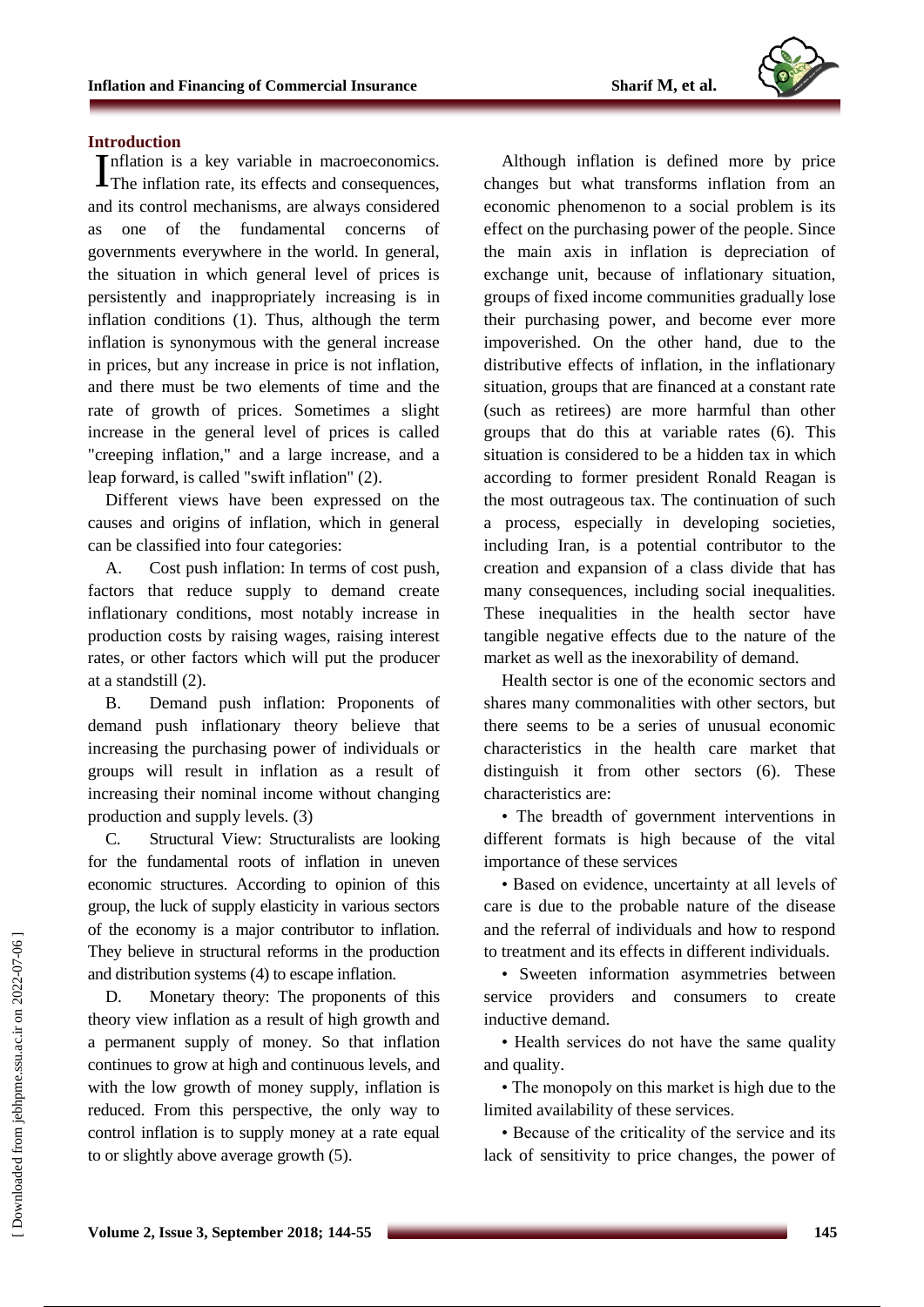

decision-making is taken from the individual, which causes customer ruled market to be ruined.

## •Etc.

These characteristics, together with the increasing cost of this sector, can lead to a phenomenon of market failure (6), a phenomenon that if not managed by the sovereign, would increase inequalities in the financing of the health system.

## **Methods of collecting revenue and financing**

There are several ways to finance the health system. Typically, different countries in the world do not use one specific method to finance and use a combination of methods to increase the distribution power of resources. What part of the financing of the health system is more important and which one is less depends on the goals of health system and other environmental conditions (7). These methods include:

## **1. Public revenues**

Public revenues are the most important source for financing health systems in poor countries as well as in rich countries. The source of such revenues in the world is usually taxes directly or indirectly received from people, but in oil-rich countries like Iran, the share of oil revenues is higher in public financing  $(6)$ .

## **2. Insurance**

Insurance is one of the most important sources of financing for health care. Insurance is an agreement in which one party takes a premium and undertakes that compensates for losses incurred by the other party under the terms and conditions stipulated in the insurance policy. In this agreement, the undertaker is called insuring party and the person who pays the premium is called insurer. There are two major forms of insurance type for health financing: social insurance and private insurance (8).

## 2-1. Social insurance

Social insurance is distinguished by three characteristics from private insurance. First, social insurance is compulsory. Each member of the group must register and participate and pay the prescribed premium. When a person performs the minimum number of prepayments, he or she will be subject to predefined benefits. Second, social insurance premiums and benefits are social contracts (in the form of law) that the amount of participation and benefits cannot be easily changed. Third, social insurance is often financed by specific taxes (9).

Social insurance can insure a person against financial risks of illness, disability, retirement, death, etc., and does this for the whole population or a part of it. The entire system of social protection and support is often referred to as "social security". Traditionally, social security financing was made through employing compulsory contributions to employed employees as a percentage of their income and applying similar or even higher salaries to employers of these employees (9). These payments are known as social security contributions and qualify for coverage for a range of benefits. The government may also participate in these programs in some cases. You may also need to pay a person (incl. Franchise and reinsurance) in addition to the tax on their wages. In some countries, to cover employees outside the public sector, insurance payments can be calculated in terms of other income or welfare measures other than wages (for example, the value of products produced) (16).

Once the service package and the share of participation are governed by a standard social insurance program, implementation can be done through various arrangements, including government agencies, government parallel organizations, disaster funds or nonprofit insurers or Commercial Insurance companies. As it appears, when the insurance program is managed and conducted by a single national entity, risks are usually accumulated at the national level (such as Medicare programs in the United States and the Philippines, or comprehensive social insurance in Taiwan) (10).

For the first time, social insurance was established at the time of Bismarck (German Chancellor in 1883), which was reliant on numerous insurers (both profitable and nonprofit) to insure and execute programs. This template is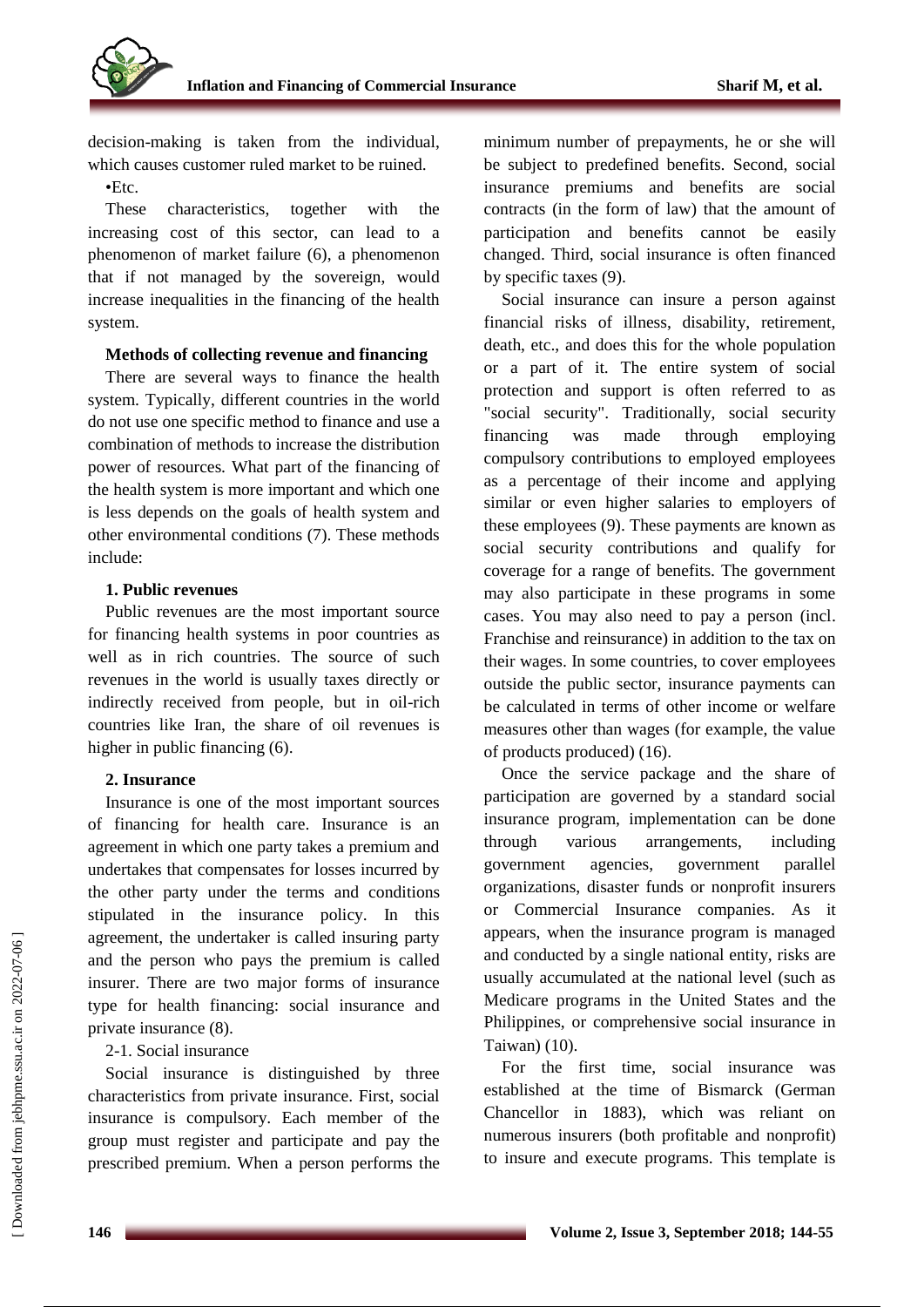often referred to as Bismarck Social Insurance or Compulsory Social Insurance. These insurance programs sometimes have different contributions to each other because they accrue various risk groups (for example, in terms of area or business) and their service packages vary to a degree depending on the specific demand of the insured groups. Bismarck's approach is the most common pattern of social insurance in the world; it has been used in Europe, Latin America, Japan and Korea (9).

The contribution of social insurance programs must be determined statistically and based on the following: the incidence of incapacity, the conditions for including the benefits, the value of these benefits and the insured population. Because the risks are accumulated, riskier people receive more benefits.

In most low-income countries, governments often provide compulsory social insurance to cover government employees and workers employed by large companies (for example, companies with more than 25 employees). Social insurance rarely has expanded to cover rural populations, because collecting insurance premiums from farmers and screening their incomes is difficult; for low income countries, social insurance typically covers only 15% - 10% of the total population  $(11)$ .

2-2. Commercial Insurance

The main difference between this insurance and social insurance is in its optional feature. In this type of insurance, individuals can voluntarily register in the insurance plan. In this insurance, the risks of illness and the cost of the individual are usually considered. This insurance is less risky than social insurance due to the low number of registered registrants. The main concern of private insurance is the Adverse Selection which refers to a situation where customers have more information about their health status and their willingness to use medical services. Therefore, they will choose insurance plans that will have the most benefit to them. Therefore, insurance companies require individual health insurance purchasers to undergo primary medical examinations (4).

## **3. Out of Pocket Payments**

Consumers of services and care usually pay directly out of their pockets to use cost-effective services. The amount to be paid is based on a variety of principles. This may be the total cost, deductible (fixed amount for each visit) or any other form. These payments are called Out of Pocket Payments (10). These types of payments will no longer be repaid by the payer. In some cases, the patient pays money to providers when using services, but later receives this from some support or insurance organizations, so payments are not out of pocket payment.

## **4. Community-based financing**

Community-based finance is a term that health financing professionals have used abundantly in existing literature. The scholars have referred to any financial plan that included the participation or presence of a specific community, such as donations communities, religious communities, associations for the protection of certain diseases, etc. to finance health sector.

## **5. Other types (including donors, international assistance, etc.)**

Today, most of advanced and developed countries are helping health and well-being of the environment due to the importance of health and well-being. Assistance is provided on a case basis or periodic basis. The World Health Organization and the World Bank are among the most important organizations that typically finance some of the developing countries' programs for the promotion of health (5).

## **Justice in Financial Partnership**

The health system faces weaknesses in our country, the weaknesses that have delayed the desired development in the health system, medical treatment and education, and deprived people of good health access. One of these is the lack of justice.

Justice in financial participation in provision of health care costs is a concept that has been used by the World Health Organization since 2000 to monitor the performance of world health systems in financing. The focus of this concept is whether

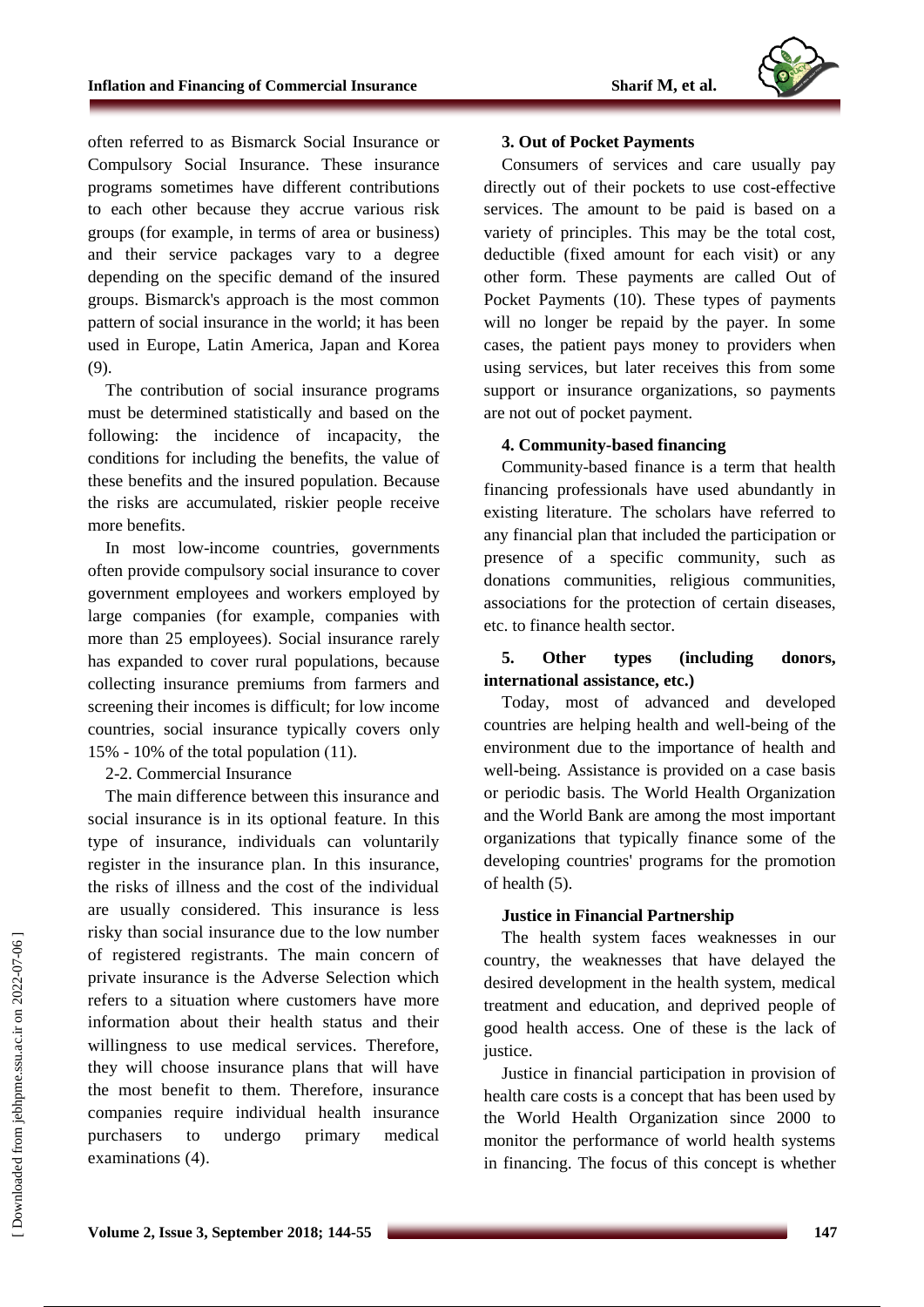each farmer contributes to the cost of the sector in accordance with its financial and income situation. In this regard, people fair financial contribution index (FFCI) is used to pay health costs to determine the percentage of households that have a heavier share in paying costs. In calculating the indicator, the figure is deduction of expenses that households spend on their health and denominator of deductible non-food expenses of household. As far as this ratio is closer to the whole households, the system is fairer (12).

This study seeks to explain the current state of health financing in Iran by examining the trends governing economic indicators such as inflation rate, direct payments and indices in the insurance business industry.

#### **Materials and Methods**

This study seeks to study inflation rate in health sector and its impact on health financing in Iran during2001 to2011. Qualitative study approach is used and data necessary for analysis have been collected from methodology of Document Analysis related to health system costs in Iran. Search strategy in this study was based on PRISMA protocol (13). To access the resources, first in Google public search engine and related websites in the field of financial health, including organization of management and planning of the country, Ministry of Health and Medical Education, Central Bank, Central Insurance, Iran Insurance, Health Insurance Organization, Social Supply Organization and Research Center of the Parliament, as well as the World Health Organization database, and World Bank were widely investigated for obtaining official reports, regulations and related sections, and annual statistical reports. Keywords in these searches were pocket payments, health system costs, health budgets, health sector inflation rates, general inflation rates, annual reports, statistical reports, National Health Accounts and Iran. In order to achieve a more realistic view and analytical richness, some news and reports in official news agencies of the country, including IRNA, ISNA, Health News, Risk News, etc., have also been studied over years. Accordingly, in the initial search, there were 147 official documents and reports. Given that the criteria, for entering the study there was a focused on the relationship between the general inflation situation, health sector inflation and financial behavior of insurance. Eliminating over-the-counter and repetitive cases, 47 documents and official reports in 11 categories for exploitation in final analysis includes formal health registration fees, including reports on national health accounts, central bank statistical reports, the World Health Organization and the World Bank, official reports of central insurers and other insurance organizations in the field of treatment and insurance, including insurance Iran, health insurance and social security, annual budgets, regulations and regulations letters of formal and analysis provided by the center of research of Parliament to facilitate position analysis (Table 1).

Furthermore, all ethical issues are based on the Helsinki Declaration.

#### **Results**

Central Bank of the Islamic Republic of Iran uses Consumer Price Index (CPI) in public sector and health system as the reference in producing country economic statistics for measuring general inflation and health. This indicator is one of the most important price indicators as a marker for measuring the inflation rate and the purchasing power of each country. This index is used to design welfare and social security programs, wage moderation and salary management and contractual arrangements (7). CPI index in health sector includes things such as the price of hospital room, visit fee, medicine, hospital fees, etc. Inflation measurement in an economy is based on changes in price index, and annual inflation is derived from percentage change in the difference between price index of current year and last year.

In this section it has been attempted that based on official statistics announced by national and international authorities such as World Bank, the World Health Organization, Central Bank of Islamic Republic of Iran, Ministry of Health, and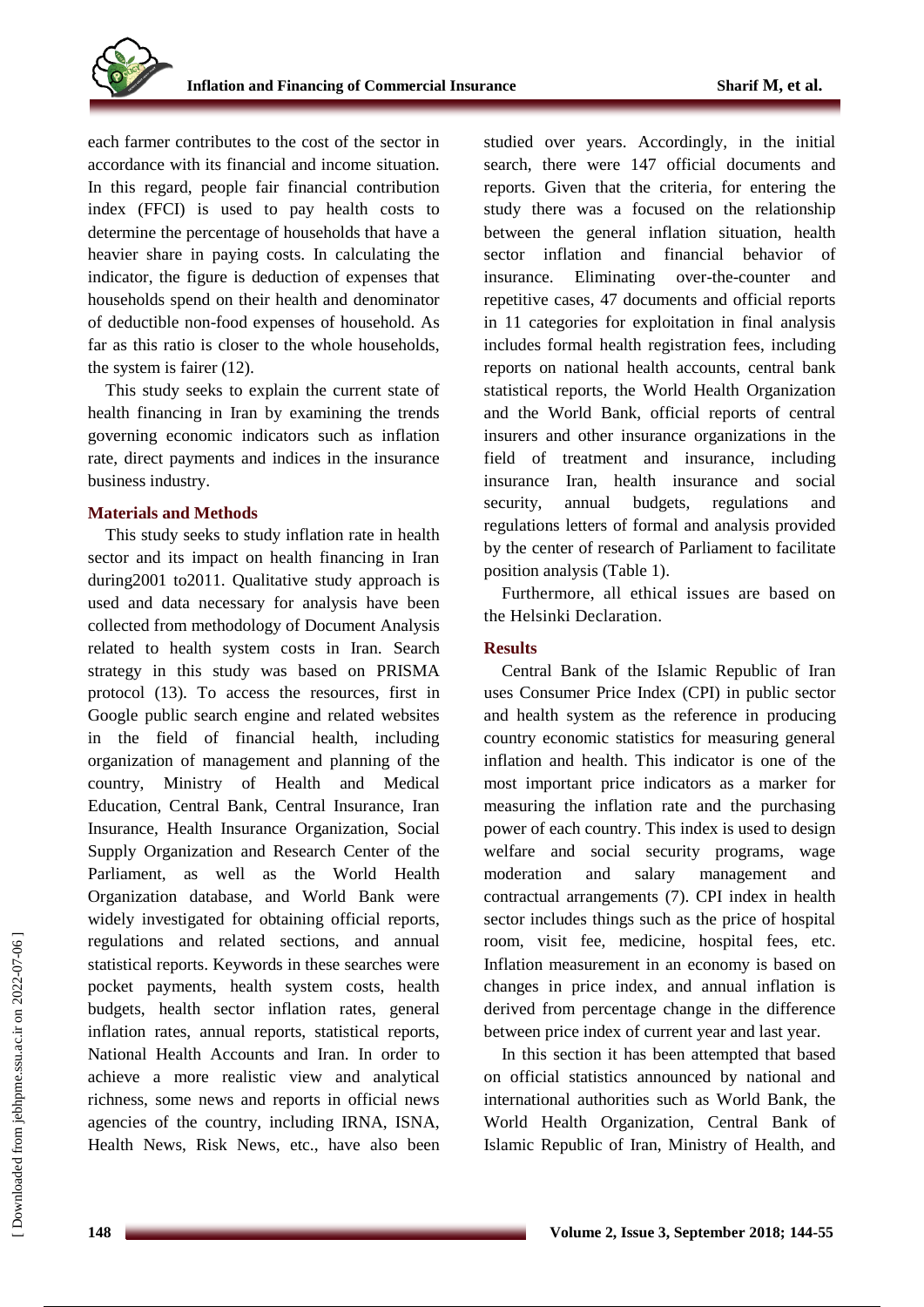etc. .Trends in the status of the indicators studied in Iran and other countries will be carefully described and analyzed in later sections. Graph 1 shows the growing trend of inflation in public sector and health of country for years 1995 to 2011. As we see, inflation in health sector in the studied period has always been (except 1995) above general inflation rate. Table 1 also shows the growth of the price index in public and health sectors as well as major sub-categories of health services. During this period, the physicians' visit feewith an average of 27% and pharmaceutical costs with an average of 16% had the highest and lowest changes in the price index, respectively.

Figure 2 indicates an increase in the growth of health costs in Iran. Interestingly, this figure depreciated the role of government, and in parallel, growing share of people in covering the total cost of health until year 2010.

Meanwhile, the main share of private financing for treatment in Iran is made up of direct payments.

The aforementioned figures in total represent an unfavorable trend in increasing share of people in health costs. Private sector providers rely on direct payments of patients for their income. In the meantime, the private sector is expanding its market through the introduction of commercial insurance and taking part of the costs of supplementary insurance. The findings of this study indicate that the entry of these insurance to the health and coverage of part of the costs other than inducing negative effects on the insurance industry has not been effective in obtaining satisfaction of the population in this area. The results of this research show that the effects of inflation in the health sector have been transferred to the insurance industry

Figure 5 shows the process of payment of damages in supplementary treatment. This figure demonstrates the challenge of terms of business insurance in the field of treatment in 2000, 2004, 2008, 2009, and 2010, and only in two years 2005 and 2006 there was a favorable situation. During years of study, especially the last 4 years, commercial insurance indemnity factor has been

over 100%. It is worth noting that the damage factor in 2011 (the latest available statistics) is 108%. The Insurance loss ratio is calculated from the following formula:

Insurance loss Ratio = Accrued loss expenditures / Received Premium

- 1) (first deferred year Deferred end of year) + Damaged Damage payable
- 2) Premium Income= (end of the year stocks- First Year Stocks) + produced Premium

A study of the damages ratio of insurance companies operating in the field of treatment in 2011 also indicates that large and well known insurance such as Iran Insurance is among the most affected by this industry in the field of insurance.

In this study, statistical findings on inflation rates, health system expenditures, pay out of pocket contributions from total costs, and trade damage rates in the 2000s were reviewed. The findings of the study indicate significant growth in costs as the general inflation rate and health sector grow. Specifically, in the study years, share of out of pocket payments has increased significantly, which can be attributed to the low growth of normal rate in public sector or in health sector. Shah Abadi and Golparvar (14) investigated in a study the effect of misery index on health expenditure over a forty-year period (1970-2010), and concluded that this indicator - which combines inflation and unemployment - has had a positive impact on health costs. It has been shown that in Tajikistan during 2005 to 2011, out of pocket payments had a significant growth. One of the reasons for this growth is the inflation rate of health sector. In a study by Teymurzadeh et al. (15), the number of dentists as one of the sources of inflation growth in health sector has been emphasized and concluded that increase of general inflation rate has a direct relation with increase in the number of dentists and increase in the inflation rate of health sector. The study notes that due to the high demand for dental services, the increased demand for these services has a positive and direct impact on inflation in health sector, while the situation is different in medical and hospital

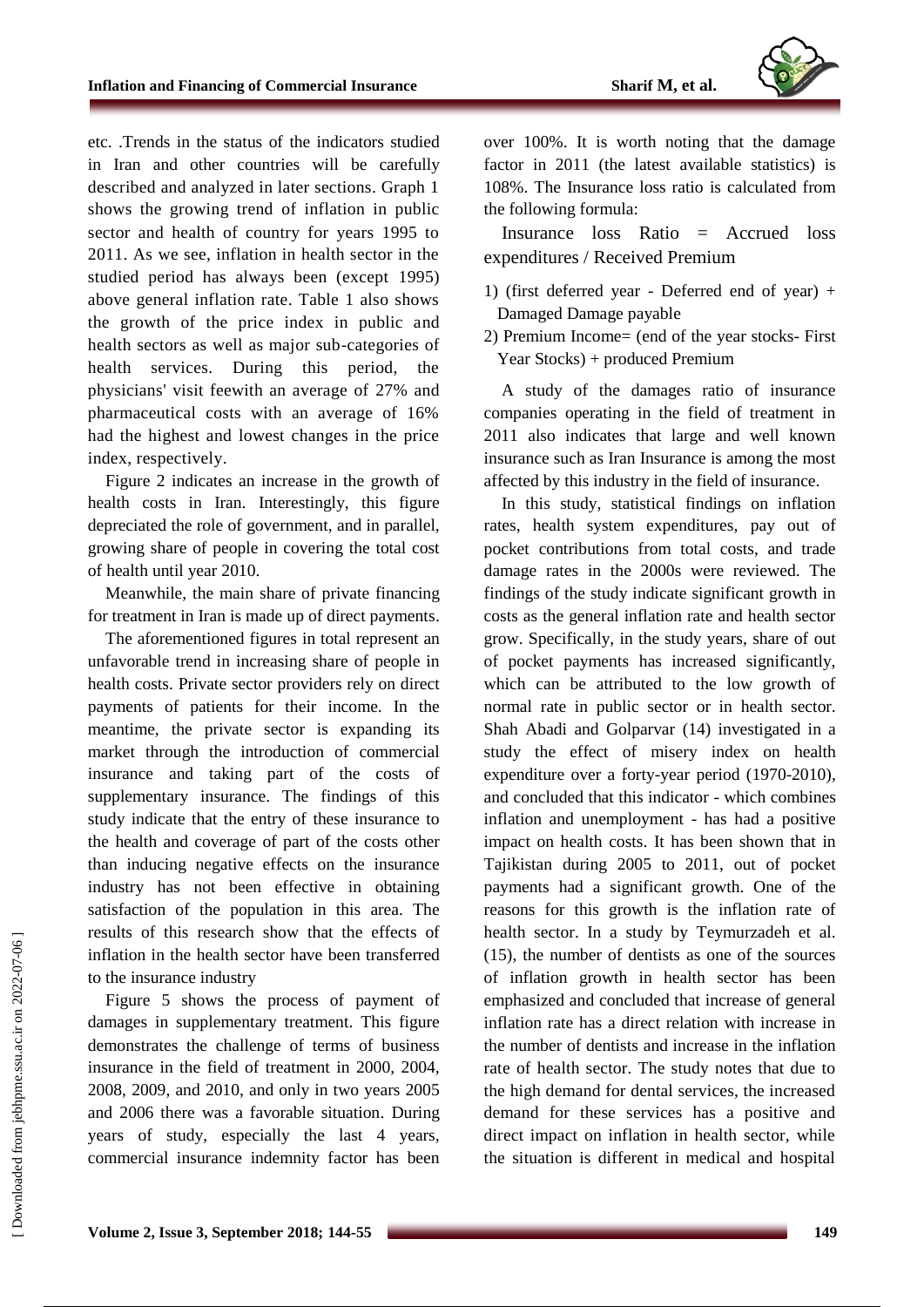

services (4). In their comparative study, high inflation rate of health sector has been confirmed in most studies in relation to general inflation. This growth can of course be attributable to many factors, whether on demand or on the supply side. Extensive technological changes that affect both tools and service delivery are among the most important factors along with demographic changes. In this study, the policy making factor, especially in the context of determining the tariffs for medical services in private sector, has been seen as a factor influencing inflation growth in this sector. This factor, along with one of the findings of this study, shows that contribution of more than 90 percent of pocket payments to private health costs in Iran can be a significant indicator of the importance of this factor in health financing mix in study years. The study of health care expenditure trends in the study years shows that there is a shift in costs from public sector to private sector, while the share of out of pocket payment is significantly increasing. This increase has been exacerbated especially with the quality of service in the public sector and the focus of quality services in private sector (16). The study examines inflation rate of private health insurance in Ireland and its drivers and outcomes. More than half of the population is covered by private insurance and surpassed inflation in years leading up to the study, inflation in the health sector of the country has significantly passed over the public inflation. This study considers the increase in quality of services, increase in the volume of services and increase in hospital services' remittances as the main causes of this to happen. Importantly, according to Russell's study, policies that reduce public sector inflation are not necessarily effective in health sector. As Young and Dewey (18) points out, if health costs increase does not exceeds CPI, and all additional costs will be compensated by increasing wages (as announced in our country's official policy), the level of income and purchasing power of people will increase considerably. Karaet et al. (19), State that insurance coverage should, in addition to access the coverage category, is of interest to protect citizens and especially those suffering from chronic illnesses. One of the active sectors in health insurance system of Iran is private or commercial insurance. Iran's commercial insurance in treatment scopes mainly trying to provide supplementary insurance services to provide adequate coverage for healthcare costs in private sector. Supplementary insurance covers the excess of share of first insurer, and in this type of insurance, each amount paid out of pocket of the first insurer, and the insurance coverage is the same. In complementary insurance, things that are not covered by basic insurance are covered; mainly outside of Iran include luxury costs, beauty measures or actions that usually do not enter the base insurers. In Iran, a combination of the two has happened, in the sense that health insurance provided by insurance company is both supplementary and complementary. In the last insurance policy, the term "supplementary and complementary" has been completely removed and is known as treatment insurance. In all years of study, share of this part of total amount of health costs is negligible. In other words, study of coefficient of indemnity insurance in the field of treatment indicates its adverse status in the study years. In the study of Hadian et al. (20), low attractiveness of demand for health insurance policies and the high injury rates are mentioned. However, demand for purchase of this insurance policy is also increasing. According to insurance experts, three factors of income per capita, health care costs and inflation play a more important role in demand for complementary health insurance, and there is a direct relationship between them. But, with a closer look, one can conclude that the main driver of demand growth in this section is increase of private sector's share in healthcare provision. This factor combined with the power of this sector in determining tariffs, and lack of authority of insurance companies to monitor and evaluate these centers may be known as important factors in transfer of health financing from state and social insurance to private sector and in fact to people.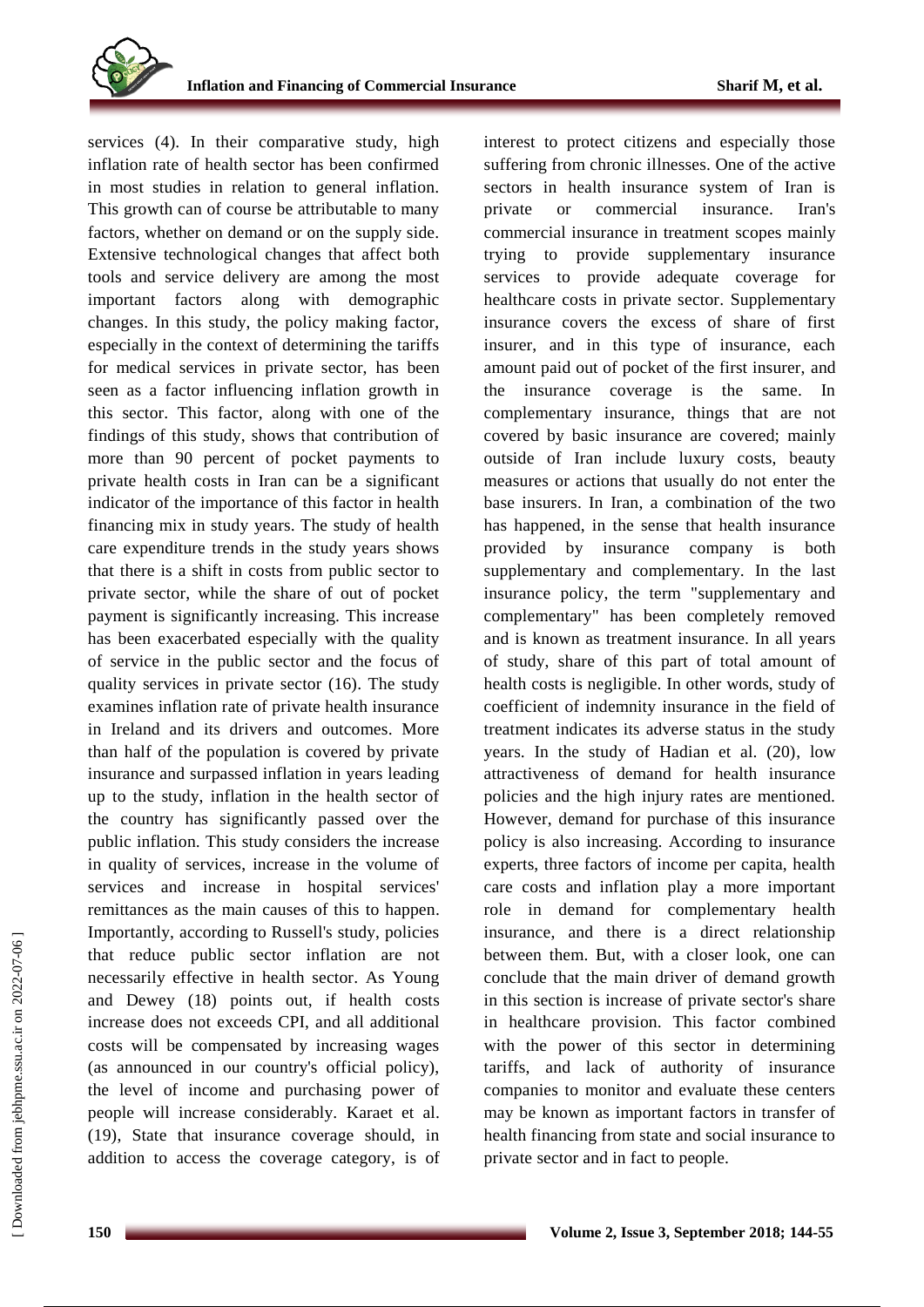

| <b>Operation type</b>                         | <b>Reviewed</b> | <b>Resources Categorization</b>     |     |
|-----------------------------------------------|-----------------|-------------------------------------|-----|
|                                               | Document number |                                     | No. |
| Achieve statistical data / design analyzes    | 2               | <b>National Health Accounts</b>     |     |
| Review of budgets / regulations / data review | 3               | Research Center of the Parliament   |     |
| Regulations / Letter Sectors / Achievement of | 5               | Insurance Inspectorate / Central    |     |
| <b>Statistical Data</b>                       |                 | Insurance                           |     |
| Development plans / Regulations / Annual      | 8               | Management and Planning             |     |
| budget                                        |                 | Organization                        |     |
| Achieve statistical data                      | 2               | central bank                        |     |
| Regulations / Letter Sectors / Achievement of | 8               | Ministry of Welfare (Health and     |     |
| <b>Statistical Data</b>                       |                 | Social Security)                    |     |
| Regulations / Letter Sectors / Achievement of | 5               | Ministry of Health                  |     |
| <b>Statistical Data</b>                       |                 |                                     |     |
| Matching statistical data                     | 1               | World Health Organization           |     |
| Matching statistical data                     |                 | World Bank                          |     |
| Use in discussion and conclusion / analysis   | 8               | Related articles                    |     |
| design                                        |                 |                                     |     |
| Use in analysis design                        | 4               | Analytical Report of the Mass Media |     |
|                                               | 47              | Total reviewed documents            |     |

**Table 1.** Specifications of documents reviewed in the study years



**Figure 1.** Comparison of price increases in health and public sector in Iran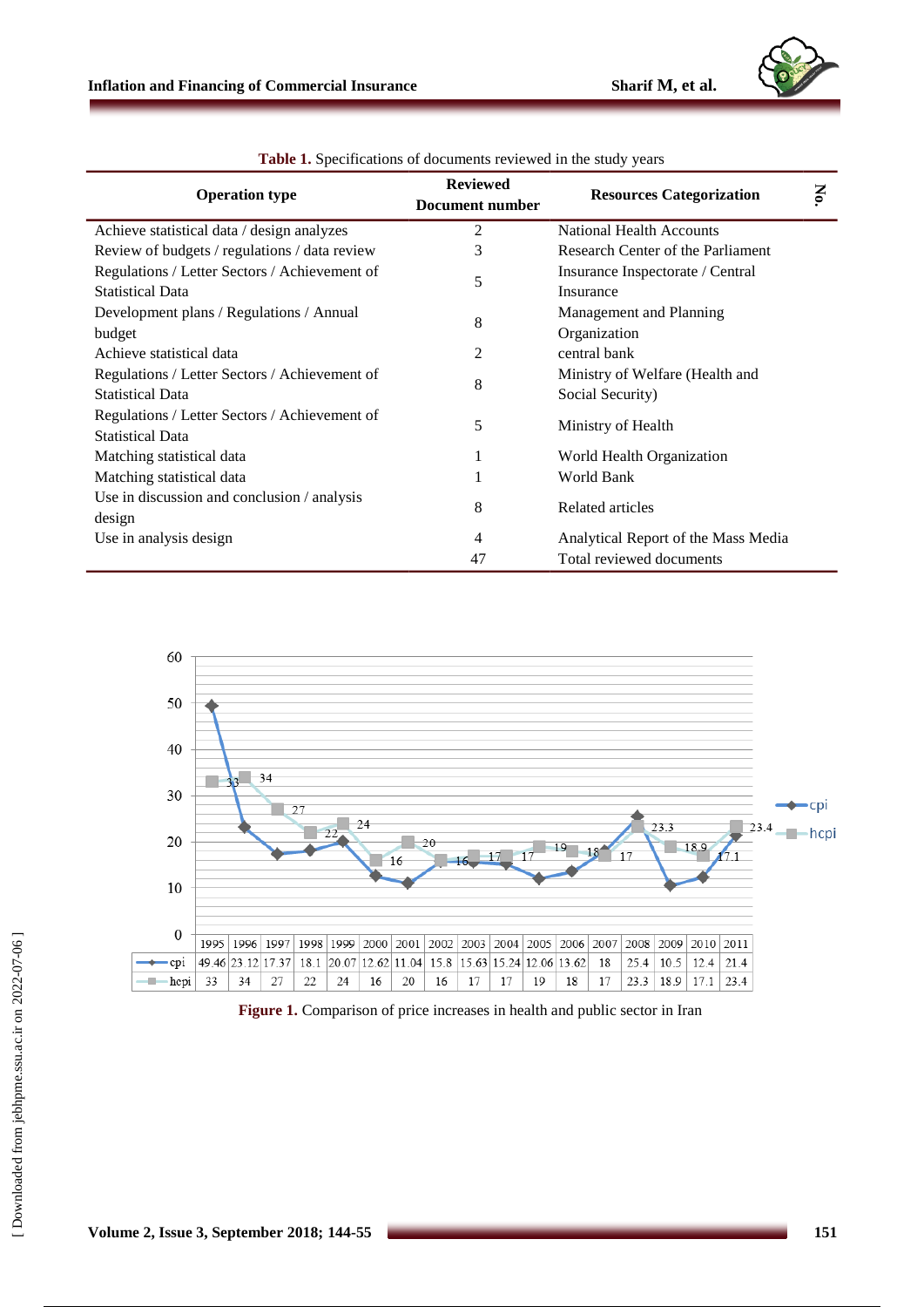



**Figure 2.** Growth of Health costs in Iran during 1997-2010 in dollars (purchasing power parity)



**Figure 3.** Direct payments as a percentage of private sector funding in Iran from 1995 to 2010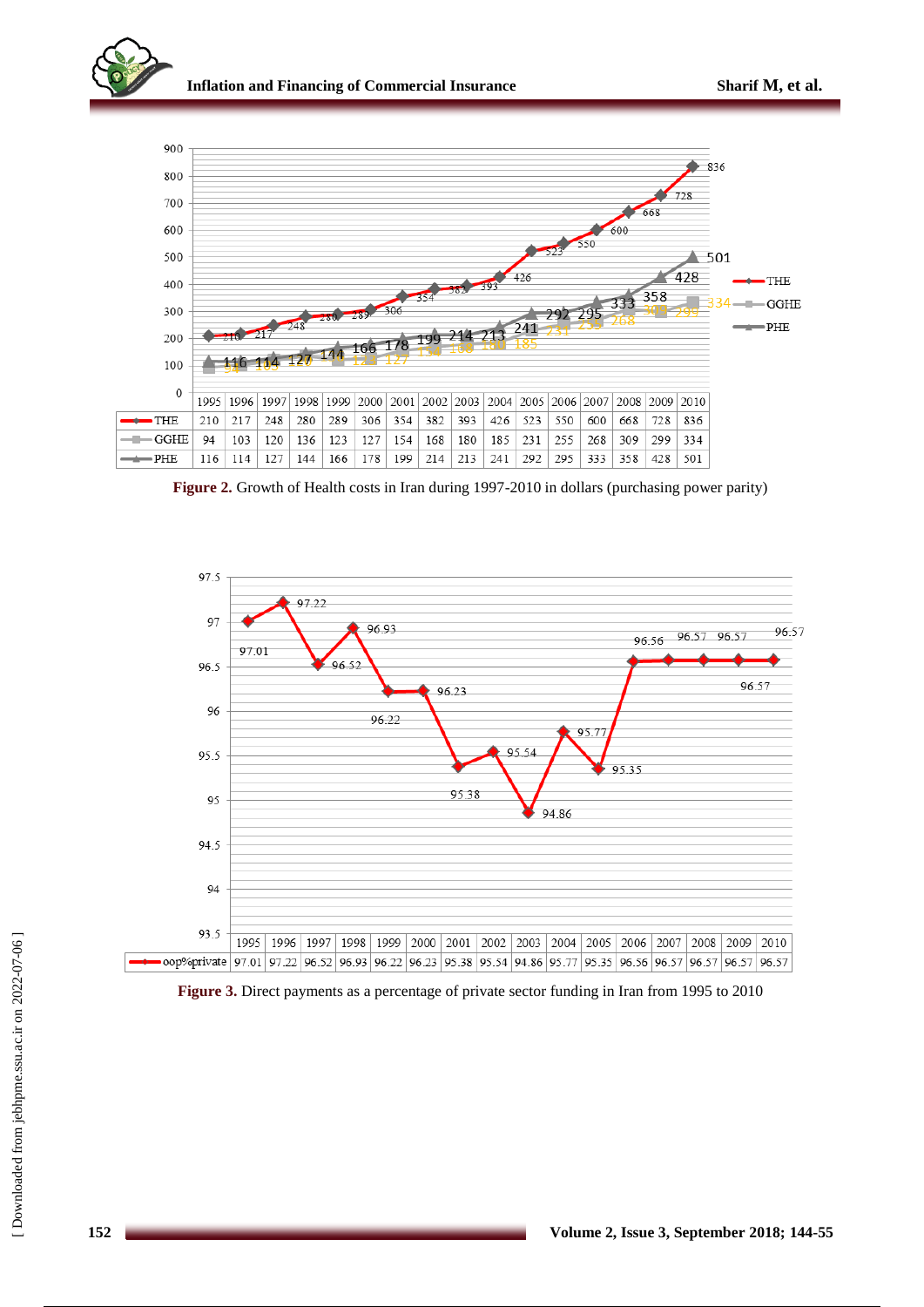

**Figure 4.** Premiums and Damages for Therapeutics over the past 10 years in Iranian Insurance Companies (Billion Rials)



**Figure 5.** Insurance loss ratio in Medical field during 2001 to 2012

## **Discussion**

The purpose of this study was to examine the fluctuations of the two inflation indicators and the amount of people's out of pocket payments on one hand and performance indicators of commercial insurance in the area of treatment in last decade in Iran and to analyze reasons for its impact on health financing. Inflation, the persistent and disproportionate increase in the general level of prices, is higher in health sector than general

inflation rate, and this is not specific to Iran. Increasing costs is a major challenge for all health systems. In various studies, reasons such as population and issues of aging, technological changes demand induction, lack of manpower productivity, general inflationary levels, etc. have been expressed. The increasing cost growth in inflationary conditions - like in the last two decades in Iran - is exacerbated, and in this case if the share of direct payment acting as a source of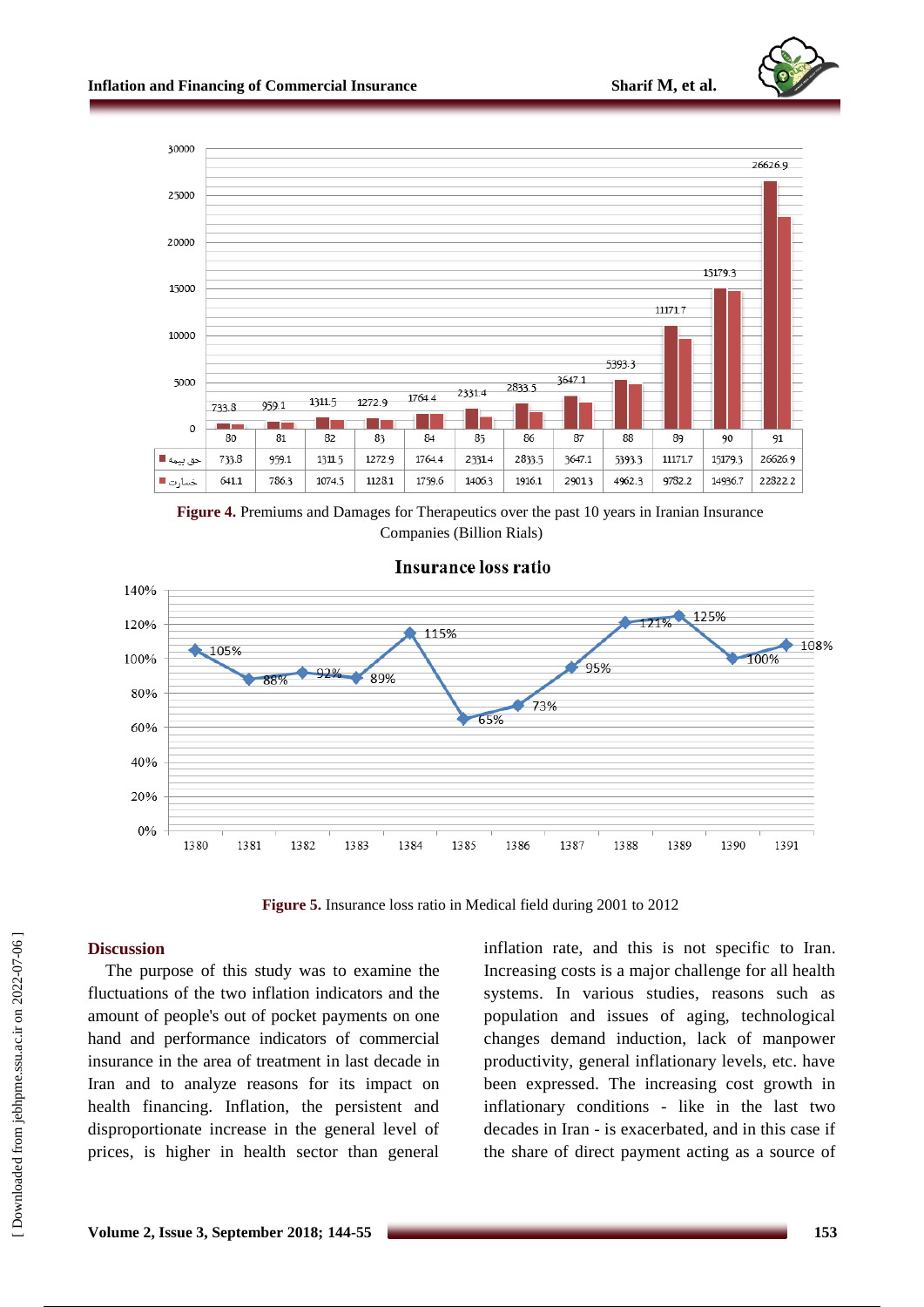health financing, especially in the private sector, is unreasonably high, citizen financial protection against the cost of health- as one of the goals of health system is compromised. During the course of this study, the fourth and fifth development plans, both of which emphasized reduction in the share of direct payments in health costs, to global average of 30% (21, 22), but not only did this contribution not decreased but also reached its highest level in the last year. The findings of this study indicate that support strategy for achieving goals of financial health equity, including reduction of people's share of health costs has failed, and available information suggests a loss in insurance industry in the field of treatment. On the other hand, control mechanisms of insurance industry to prevent the increase in coefficient of damage have caused satisfaction of people to provide an ineffective definition (23).

## **Conclusion**

It should be noted that, as inflation and direct payments are increasing, the share of government in health is decreasing, during a larger portion of health financing beyond the formal planning and subject to specific market rules, health has its own unusual profile which can be one of the reasons for failure to achieve program goals. However, in the specific circumstances of Iranian health

## **Refrences**

- 1) Mankiw NG. Essentials of Economics. Seventh Edition. ed. Australia ; Stamford, CT: CENGAGE Learning; 2015. P. 566. [In Persian]
- 2) Moulayi A. An Analysis of the Determination of Inflation Rate in Iran. Report of the Majlis Research Center. 2007;7954. [In Persian]
- 3) Afshin Heydarpour MK. Introduction to Inflation. Report of the Research Center of the Majlis. 2012;12154.
- 4) Alimohammad Ahmadi My, Somayeh Fazayeli. Investigating and analyzing the changes in inflation index in the public sector and health sector of Iran. Quarterly Journal of Economic Research. 2010;1:99-111. [In Persian]

market, inflation rate and amount of direct payments have reciprocal effects, and each one can exacerbate other, and, until the process is remedied, the transfer of effects to other sectors will also cause effectiveness of other sectors to be affected.

## **Acknowledgments**

The present study was conducted with the Support of Planning Department of Petroleum Industry Health Organization. The authors would like to thank everyone who helped and contributed to conduct the study, especially Dr. Farokh Eftekhar and Dr. Mohammd Javd Kiyan.

## **Conflicts of interest**

The authors of the study, as the staff and faculty members of Yasouj & Tehran University of Medical Sciences and Petroleum Industry Health Organization, did not have any conflict of interest with the findings and results of this study

## **Authors' contributions**

Hojabri R and Sharifi M designed research; Hojabri R and Sharifi M and Langroudi H conducted research; Sharifi M and Langroudi H Saidpour J wrote the paper. Sharifi M had primary responsibility for final content. All authors read and approved the final manuscript.

- 5) Emadzadeh M. Investigating Monetary and Non-monetary Factors Influencing Inflation in Iran. Humanities and Social Sciences Research. 2005; 5(19): 33. [In Persian]
- 6) Khalatbari F. Predict the effects of targeting subsidies on health. Research Center of the Majles. 2011;10736. [In Persian]
- 7) Ghalibaf Mb. A strategic look at the health system in the country: Hamed Negarestan Publishing House; 2011. [In Persian]
- 8) authors Ago. Health in the Islamic Republic of Iran in the fifth development plan. Iran health ministery; 2009. [In Persian]